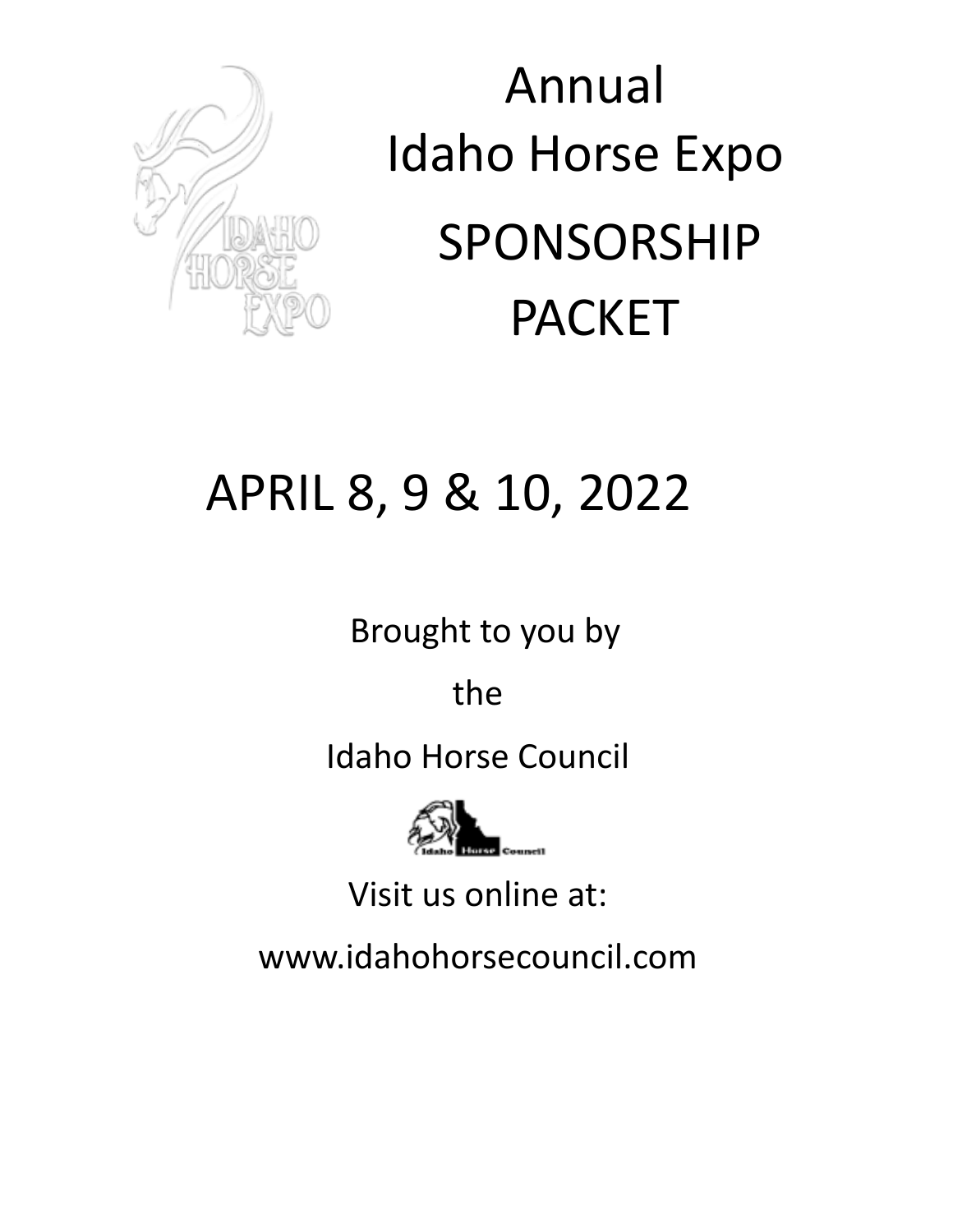## About Idaho Horse Expo Sponsorships

Dear Potential Sponsor:

The Idaho Horse Council's annual Idaho Horse Expo is scheduled for April 8-10, 2022 at the wonderful Ford Idaho Horse Park. The Idaho Horse Expo is produced by the Idaho Horse Council, a non-profit 501 (c) (5) organization who invites you to share in this year's event by becoming a valued sponsor.

The Idaho Horse Expo is always a spring highlight for horse people of all ages and riding backgrounds. Your sponsorship can help us obtain a greater reach, add more headliners and performers, and bring lots more fun and education to our great state of Idaho.

Highlights of sponsorship include:

- ∙ Your business will be showcased on our website
- ∙ Your advertisement will appear in the Official Program
- ∙ Your company banner will be posted in the arena throughout the event weekend

∙ Your logo will be used in advertisements and on our well visited Idaho Horse Expo website

Please review the attached packet and select a sponsorship level that you desire. Then get in touch with our show coordinator Dixie Christensen to get great placement on our ads and a quick reply.

All of us at the Idaho Horse Council wish to THANK YOU in advance for your generous support.

- ∙ Mailing address: 16114 Idaho Center Boulevard, Suite 5, Nampa, ID 83687
- ∙ Email: idahohorsecouncil@yahoo.com
- ∙ Phone: 208-465-5477 Idaho Horse Council Office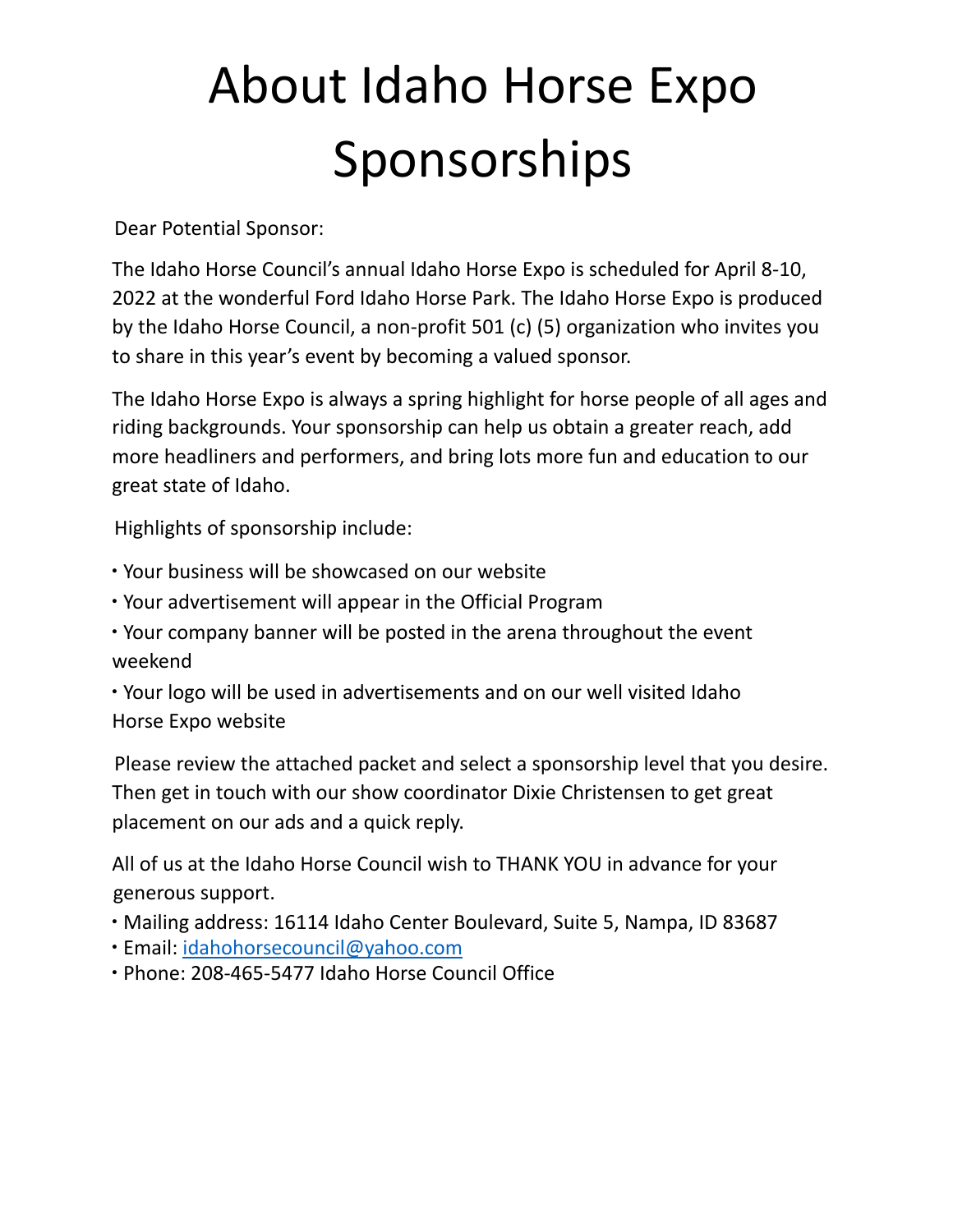## SPONSORSHIP PACKAGES Exclusive-Plus Idaho Horse Expo Sponsor \$7,500

Company/Individual will receive an exclusive, sole business type, sponsor package for all events sponsored by the 2020 Idaho Horse Expo.

Also includes:

- o Full page advertisement in our program(s)
- o Advertisement will be showcased on our website for 3 years
- $\circ$  Four large (2  $\frac{1}{2}$  to 3 by 6) banners in prominent areas
- o Sponsor announcements during each day's event
- o Logo on all printed ads and posters (if logo is camera-ready)
- $\circ$  Opportunity to name an expo event
- o Sixteen entry passes good for the entire event
- o Vendor booth space up to 10 x 30
- o Three-year membership in the Idaho Horse Council
- o Reciprocating link on website
- o Logo on Entry tickets
- o Saturday night evening program
- o Saturday night evening program will be named after company/individual who will receive recognition throughout the evening.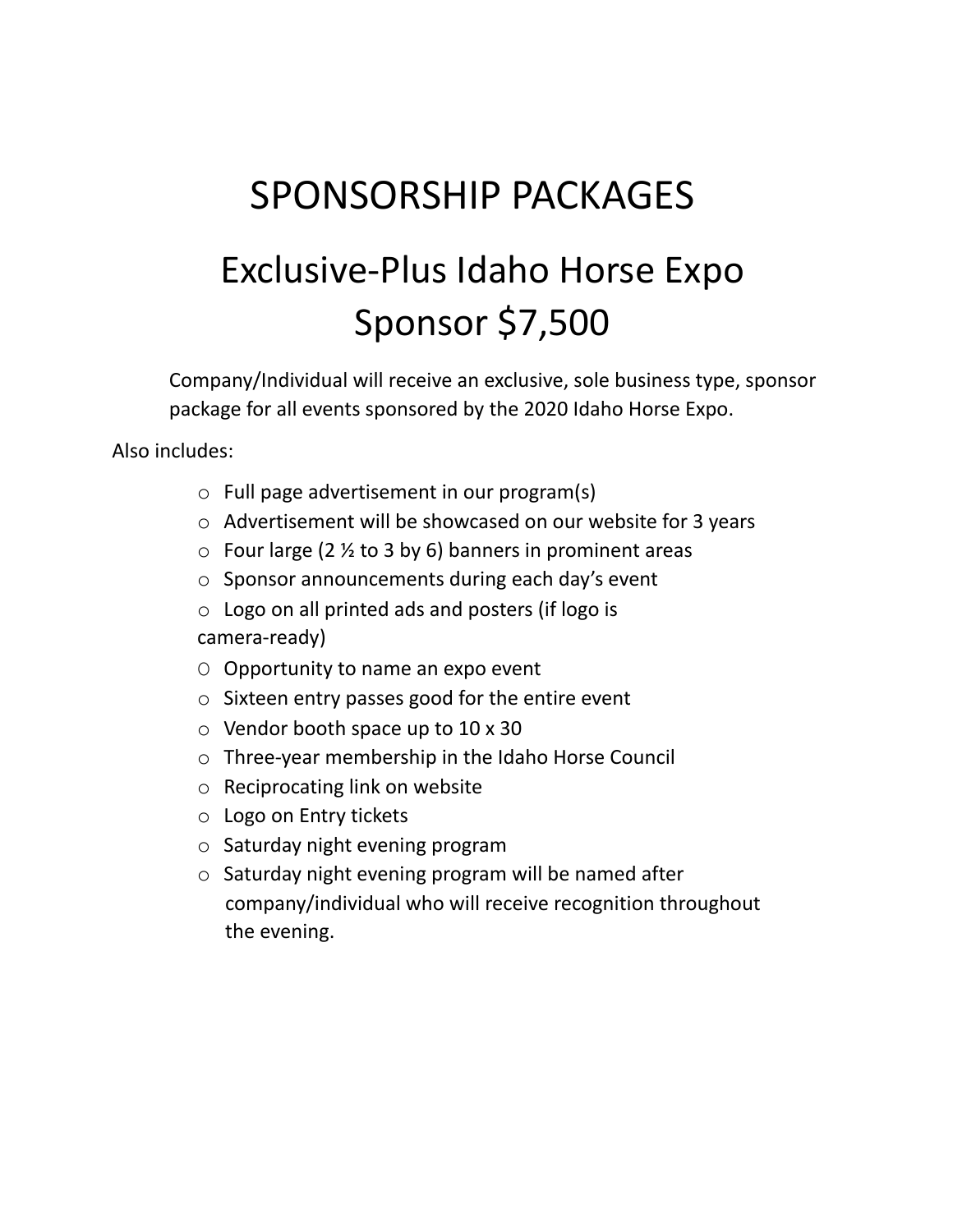

#### Exclusive Idaho Horse Expo Sponsor \$5,000

Company/Individual will receive an exclusive, sole business type, sponsor package for all events sponsored by the 2020 Idaho Horse Expo.

Also includes:

- o Full page advertisement in our program(s)
- o Advertisement will be showcased on our website for 3 years
- $\circ$  Two large (2  $\frac{1}{2}$  to 3 by 6) banners in prominent areas
- o Sponsor announcements during each day's event

o Logo on all printed ads and posters (if logo is camera ready)

- o Opportunity to name an expo event
- o Sixteen entry passes good for the entire event
- $\circ$  Vendor booth space up to 10 x 20
- o Three-year membership in the Idaho Horse Council
- o Reciprocating link on website

### Platinum Idaho Horse Expo Sponsor \$2,500

Includes:

- o Half-page advertisement in our program(s)
- o Advertisement will be showcased on our website for 2 years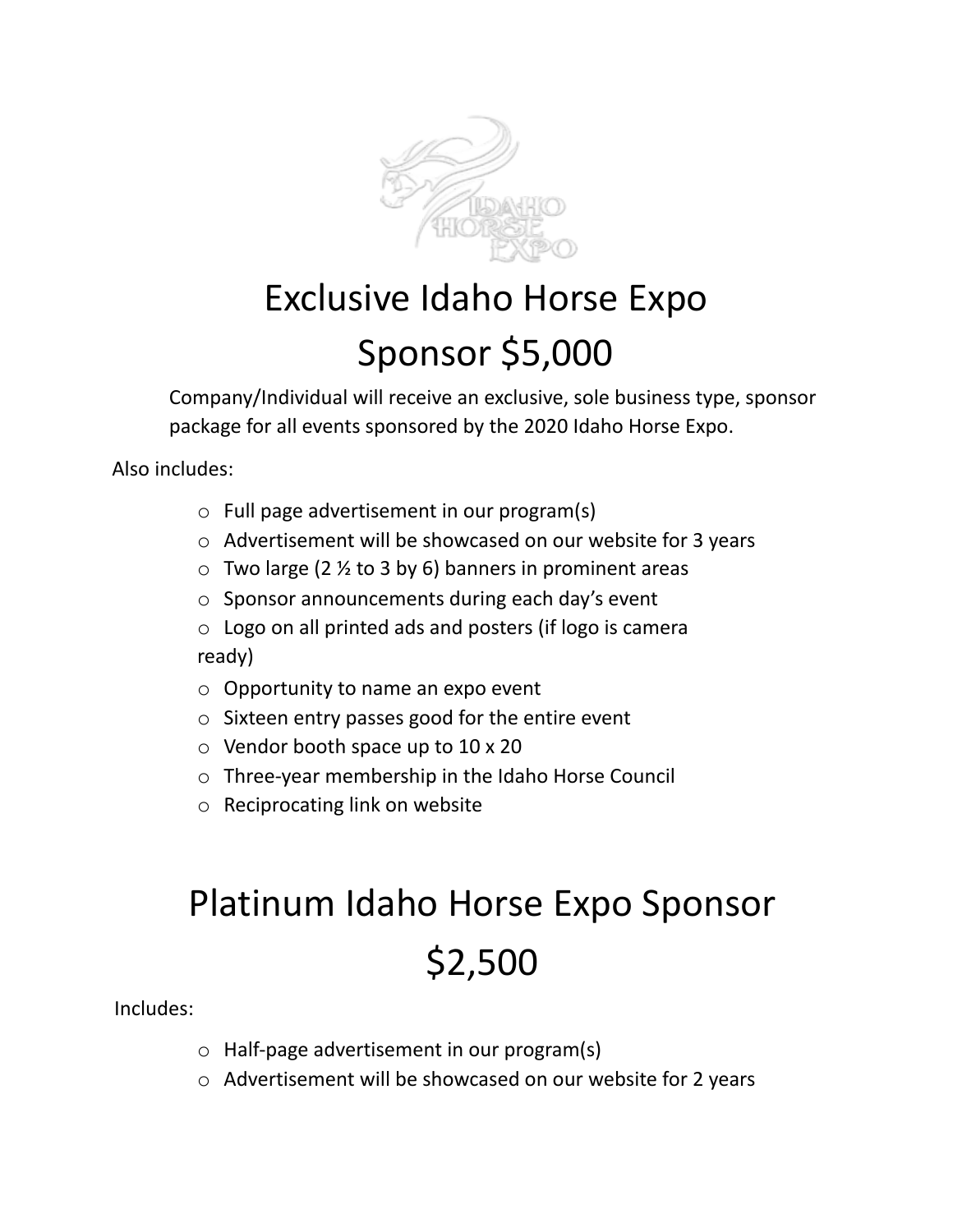- $\circ$  One large (2  $\frac{1}{2}$  to 3 by 6) banners in prominent areas
- o Sponsor announcements during each day's event
- o Logo on all printed ads and posters if logo is camera ready
- $\circ$  Opportunity to name an expo event
- o Ten entry passes good for the entire event
- $\circ$  Vendor booth space up to 10 x 10
- o Two-year membership in the Idaho Horse Council
- o Reciprocating link on website



## Gold Idaho Horse Expo Sponsor \$1,500

Includes:

- o Quarter-page advertisement in our program(s)
- o Advertisement will be showcased on our website for 2 years
- $\circ$  One large (2  $\frac{1}{2}$  to 3 by 6) banners in prominent areas
- o Opportunity to name an expo event
- o Eight entry passes good for the entire event
- $\circ$  Vendor booth space up to 10 x 10
- o Two-year membership in the Idaho Horse Council
- o Reciprocating link on website

### Silver Idaho Horse Expo Sponsorship \$1,000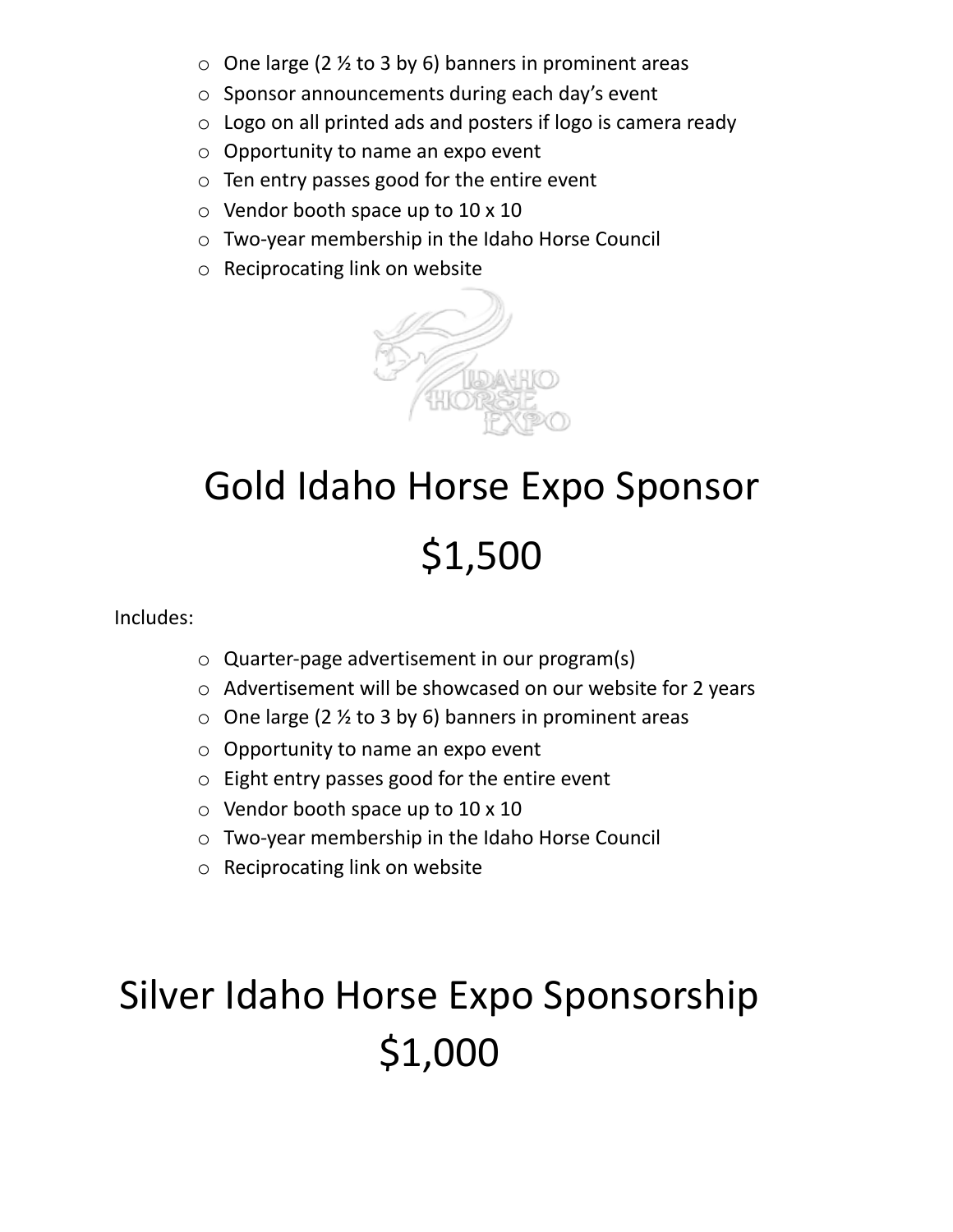Includes:

- o Quarter-page advertisement in our program(s)
- o Advertisement will be showcased on our website for 1 years
- $\circ$  One large (2 % to 3 by 6) banners in prominent areas  $\circ$  Six entry passes good for the entire event
- o Vendor booth space up to 10 x 10
- o One-year membership in the Idaho Horse Council
- o Reciprocating link on website



#### Bronze Idaho Horse Expo Sponsorship \$500

Includes:

- o One business size advertisement in our program(s)
- $\circ$  One large (2  $\frac{1}{2}$  to 3 by 6) banners in prominent areas
- o Four entry passes good for the entire event
- o One-year membership in the Idaho Horse Council
- o Reciprocating link on website

Again, all of us at the Idaho Horse Council wish to THANK YOU in advance for your generous support of the 2022 Idaho Horse Expo and for supporting the purpose of the Idaho Horse Council: to Promote, Protect, & Preserve the Equine Industry in Idaho.

The IHC promotes every type of activity in Idaho, endeavors to be its official voice, monitors legislation affecting horse activities, and acts as an information resource for horse owners and regulating bodies. The IHC also correlates the many